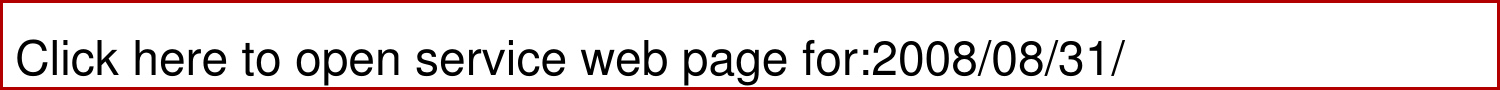| Grace Lutheran Church & School                                                                     |                                                                    |  |  |  |
|----------------------------------------------------------------------------------------------------|--------------------------------------------------------------------|--|--|--|
|                                                                                                    |                                                                    |  |  |  |
| 460 $75^{\text{th}}$ Ave, NE<br>Fridley, MN 55432<br>Email: jphein@clclutheran.com                 |                                                                    |  |  |  |
| Home Page: www.CLCGraceLutheranChurch.org<br>Member: CHURCH OF THE LUTHERAN CONFESSION             |                                                                    |  |  |  |
|                                                                                                    |                                                                    |  |  |  |
|                                                                                                    |                                                                    |  |  |  |
| <b>Pastor:</b> John Hein (Cell 612-408-1635)<br><b>Principal:</b> Ryan Libby (Ph. $763-784-6340$ ) | <b>Phone: 763-784-8784</b><br>Grades: Kindergarten-8 <sup>th</sup> |  |  |  |
| <b>Church Year: Pentecost 16</b>                                                                   | <b>Date:</b> August 31, 2008                                       |  |  |  |
| <b>THE ORDER OF WORSHIP TO</b>                                                                     |                                                                    |  |  |  |
|                                                                                                    |                                                                    |  |  |  |
| <b>Hymn:</b> WS 776: Lord, 'Tis Not That I Did Choose You                                          |                                                                    |  |  |  |

*(followed by Gloria Patri, The Kyrie)*:..................*TLH, pp. 6-7*

- P: Trust in the Lord and do good;
- **C: Dwell in the land and enjoy safe pasture.**
- P: Delight yourself in the Lord,
- **C: And He will give you the desires of your heart.**
- P Commit your way to the Lord; trust in Him and He will do this.
- **C: The salvation of the righteous comes from the Lord, He is their stronghold in time of trouble. Glory be to God!**

#### .................................................. *TLH 250, st. 1,4*

**C: Holy God, we praise Thy name; Lord of all, we bow before Thee. All on earth Thy scepter claim, All in heaven above adore Thee. Infinite Thy vast domain, Everlasting is Thy reign.** 

 **Holy Father, holy Son, Holy Spirit, three we name Thee; Though in essence only one, Undivided God we claim Thee And, adoring, bend the knee While we own the mystery.** 

# .......................................................*Jeremiah 15:15-21*

It's quite unpopular in our day to stand up for God's Word. Jeremiah, faced with similar circumstances, is reminded and comforted that he is God's own.

#### Gradual:

- P: Great is the Lord and most worthy of praise;
- **C: His greatness no one can fathom.**
- P I will meditate on Your wonderful works,
- **C: And I will proclaim Your great deeds.**
- P: Alleluia. Alleluia. When Your words came, I ate them;
- **C: They were my joy and my heart's delight. Alleluia.**

.................................................. *Matthew 16:21-26*  In discipleship, Christians are to bear their cross, the difficulties they face while upholding the truth of God's Word. Some often accuse Christians of fighting over trivial things when it comes to this. In effect, this is acknowledgement on their part that God's Word is not that important. May we be willing to bear our cross as we follow our Savior and His voice.

Confession of Faith: ......................... *Apostolic Creed, TLH p. 12* 

.......................................*TLH 398: Renew Me, O Eternal Light* 

......................................................................... *Romans 12:1-3* 

*(1)* I beseech you therefore, brethren, by the mercies of God, that you present your bodies a living sacrifice, holy, acceptable to God, *which is* your reasonable service. *(2)* And do not be conformed to this world, but be transformed by the renewing of your mind, that you may prove what *is* that good and acceptable and perfect will of God. *(3)* For I say, through the grace given to me, to everyone who is among you, not to think *of himself*  more highly than he ought to think, but to think soberly, as God has dealt to each one a measure of faith. (*NKJVTM*)

# **"GOD'S SLOGAN OF CHANGE"**

|--|--|--|--|--|

|--|--|--|--|

..........................*TLH 412: May We Thy Precepts, Lord, Fulfill* 

**Welcome** to our guests and visitors. We appreciate the opportunity to share God's Word with you today. Please come again! Those interested in learning more about the Scriptures and our doctrinal position, please speak with Pastor Hein. He would be delighted to visit with you!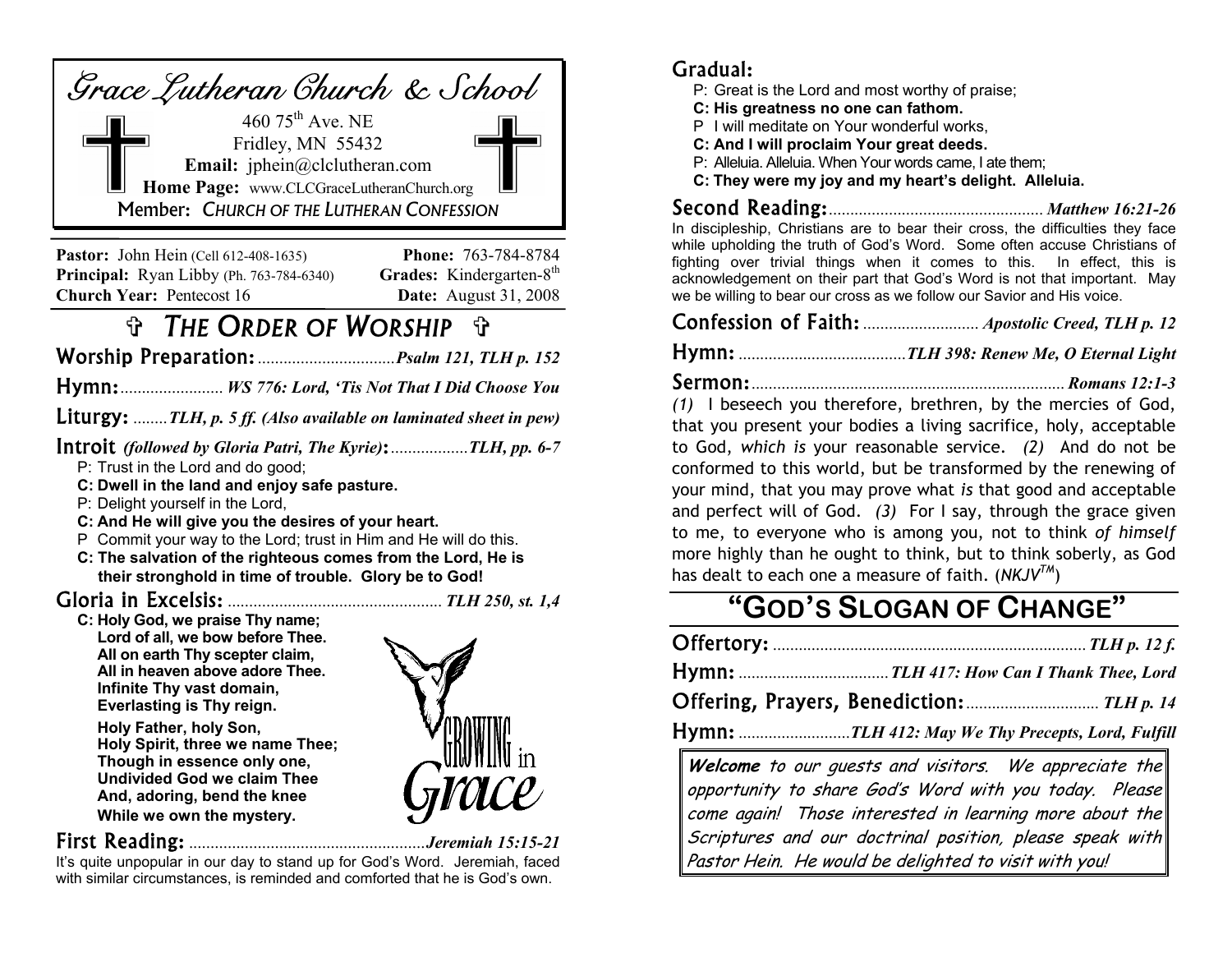## *THE ANNOUNCEMENTS P*

- ♦ **Sunday Schedule:** Next Sunday will begin our normal Sunday schedule with Bible Class and Sunday School at 9 am and the weekly worship service at 10 am.
- ♦ **Invitation:** Sarah Noeldner & Jeff Radichel invite the congregation to their wedding, Friday Oct. 3, 2008 at 7P at Messiah Lutheran Church in Eau Claire, WI. There will be a reception immediately following in the



fellowship hall. For planning purposes, an invitation and an RSVP card (with a box for your response) are in the narthex.

- ♦ **Metro Outreach:** The board decided this week to attempt to build up to the original plan of calling a third pastor for the southwest area of the Twin Cities. In doing so, plans are being made to potentially involve seminary graduates, ILC profs., and retired pastors in a pulpit rotation. An update will be made at our next Council meeting. Some organizational work will need to be accomplished in the next month or so. In the meantime, the Elders would like to remind members that we can support this work by donating funds to "Metro Outreach" on your offering envelopes. More importantly, please remember this effort in your prayers.
- ♦ **Flag Pole Area:** The grass area around the flag pole has been cleared for cement due to on-going problems with weeds. Members are welcome to the pavers which are available for the taking.



- ♦ **Berea Open:** The annual Berea golf tournament is scheduled for Sept. 13 with registration due on Sept. 6. Registration and information are available by the guest book.
- ♦ **50th Anniversary Invitation:** Our Redeemer's, Red Wing, MN, is holding a special service, September 21, 2008, beginning at 3:30 p.m. Pastor John Hein Liturgist, Pastor David Lau guest Speaker. Meal follows. For those attending our ladies would like a guess as to how many folks may be coming. You may email your intention to Pastor Rick Grams at rrgrams1534@yahoo.com.
- ♦ **ILC Enrollment:** This year ILC began with the following numbers:

High School: Fresh. 32; Soph. 24; Jr. 21; Sr. 32; TOTAL: 109. College: Fresh. 18; Soph. 5; Jr. 0; Sr. 3; TOTAL: 26 Seminary: 1 OVERALL TOTAL: 136 with 85 in the dorms

#### **HYPOCRISY, THY NAME IS (FILL IN THE BLANK):**

Cain offered sacrifice, but the Lord "did not respect Cain and his offering" (Genesis 4: 5), but He did receive Abel's. Why? "By faith Abel offered a more excellent sacrifice" (Hebrews 11:4). To disobedient Saul who sought to cover his disobedience with sacrifice to the Lord, the prophet Samuel said, "Has the Lord as great delight in burnt offerings and sacrifices, as in obeying the voice of the Lord? Behold to obey is better than sacrifice …" (1 Samuel 15:14).Judah was under the wrath of God because it had repeated the evil of Israel. The Lord said through Jeremiah, "'And yet for all this her treacherous sister Judah has not turned to Me with her whole heart, but in pretense,' says the Lord" (Jeremiah 3:10). To Judah which had rejected the law of the Lord, He said, "… Your burnt offerings are not acceptable, nor your sacrifices sweet to Me" (Jeremiah 6:20). In the Sermon on the Mount Jesus said, "And when you pray, you shall not be like the hypocrites. For they love to pray standing in the synagogues and on the corners of the streets that they may be seen of men …" (Matthew 6:5). It became more directed. "Woe to you scribes and Pharisees, hypocrites! For you devour widow's houses, and for a pretense make long prayers" (Matthew 23:14). And again, "Woe to you scribes and Pharisees, hypocrites! For you are like whitewashed tombs which indeed appear beautiful outwardly, but inside are full of dead men's bones and all uncleanness. Even so you also outwardly appear righteous to men but inside you are full of hypocrisy and lawlessness" (Matthew 23:27, 28).

Why this rehearsal of hypocrisy? Because it is a most prevalent sin, one that calls for repentance. And yes, repentance begins at home!

It makes no difference which political party it is, which church it is, which "man of the cloth" it is, which man, woman, or child it is, whether it be a heathen or a Christian- if religion is added for religion's sake it is a sham. It is hypocrisy! We are reminded of this again in this political season like probably at no other time. At the political powwow in Denver "a choir belted out a Gospel song and was followed by a rabbi reciting a Torah reading about forgiveness and the future." "Four years ago this would have been unthinkable at a Democratic National Convention." Why religion all of a sudden? "One hallmark of Democratic faith efforts at the convention is diversity" and effort to attract the religious vote [that] will concentrate largely on Christian 'values voters'". Politicians even have what are called "religious affairs directors." Both religious candidates are openly religious- Obama was pictured with the male and female pastors at a Lutheran Church in Eau Claire, Wisconsin. It is said there is "a possibility that Obama will chip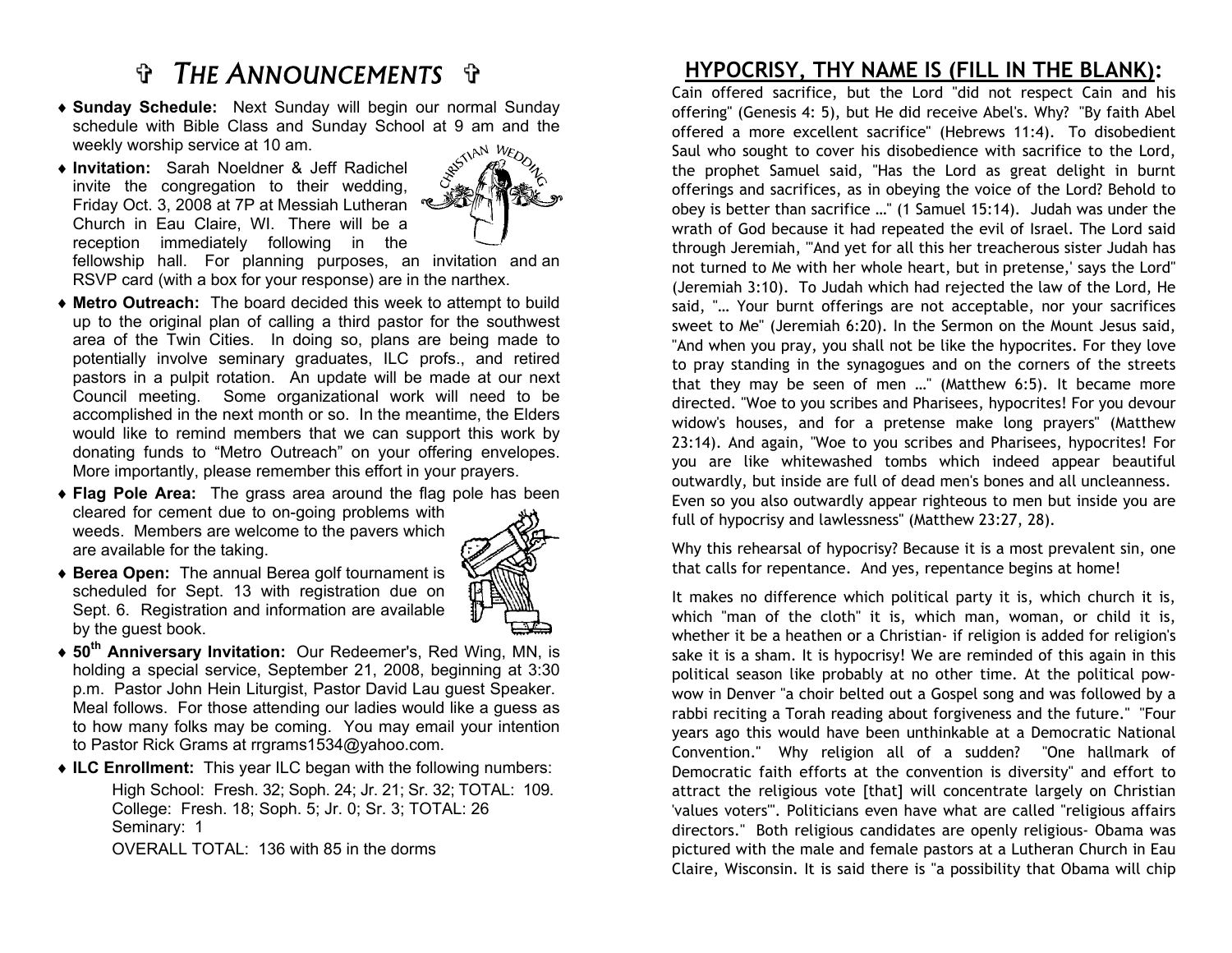into the Republican advantage with the religious outreach. Even if he gains just a few points, that could be decisive in a close election." (Quotes from *WorldNetDaily*, 8/24/08). Even though we disagree in principle with the introduction of the innocuous prayers in public forums including schools, is it not hypocrisy to forbid in the schools what the national political parties do when it is convenient and serves their purpose?

In the meantime, the politicians and parties are ambivalent if not worse when asked to take a stand against abortion, homosexuality, and "same-sex marriages." Our society led by politicians more and more frequently mocks and even criminalizes Christ believers who speak the truth from God's Word.

The Lord said, "I am the Lord, that is my name, and my glory will I not give to another, neither my praise to grave images" (Isaiah 42:8). Thou shalt worship the Lord thy God, and Him only shalt thou serve" (Matthew 4:10). The prayers in the public forum are idolatrous on the face unless they are prayers offered to the Triune God! An honest Christian cannot arrive at any other conclusion. That is what the first commandment is all about! In our society people have the right to believe what they want to believe, but Christians cannot either promote or join in such prayers that are offered to the god of choice. Prayer ostensibly offered to the Lord God as a cover to win votes, look pious, or make the Triune God party to that which is contrary in teaching or morals to His own word is the grossest abuse of His name. The second commandment speaks to that, "Thou shalt not take the name of the Lord thy God in vain." A show of religion may be politically beneficial. What it does for sure is reveals the shallowness of the spirituality in our society. It may contribute to keeping the peace in society and thus in a left-handed way serve a purpose, but it is still hypocrisy in the eyes of the Lord. It may make people feel good, but it does not save a soul.

A nation or a church or an individual that stands for nothing will fall for anything, and will adopt whatever stance it must to get ahead. That is the essence of hypocrisy.

God, for Jesus' sake have mercy on us, and forgive us our sins. As people who were at one time darkness but now are light in the Lord, "Walk as children of light (for the fruit of the Spirit is in all goodness, righteousness and truth), proving what is acceptable unto the Lord" (Ephesians 5:8–10).

Written by Rev. Daniel Fleischer, 8/31/2008

# <u>What are you seeking?</u> This is what you will find among us:

- *The Bible preached as it is the living Word of the living God; not the preaching of social, political, theological, or ethical opinions of men.*
- *Man acknowledge as he is born in sin, prone to error and doomed to hell unless rescued by God Himself; not man morally capable of redeeming himself.*
- *Jesus Christ worshipped as the Son of God made flesh to redeem lost and condemned mankind; not a Christ molded to accommodate the modern mind.*
- *God confessed as He has revealed Himself: Father, Son, and Holy Ghost three divine Persons, one divine Essence; not some god fashioned either by the hand or the mind of man.*
- *Salvation proclaimed by grace through faith in the redemption that is in Christ Jesus; not by the works or efforts or striving of man.*
- *The Gospel preached and the Sacraments administered as the means of grace whereby the Holy Spirit creates and preserves faith; not self-induced religious experience or any so-called faith apart from that which is created by the Spirit through the Gospel.*
- *The Church accepted in faith as the congregation of believers the creation of the Spirit of God; not a human organization subject to the manipulations of men.*
- *The business of the Church considered to be the preaching of forgiveness for the regeneration of individuals into eternal life; not the redemption of the world to conform to some social pattern of men.*
- *Ecumenism as Spirit-created unity in the Gospel; not as 'agreement to disagree' for the sake of power, organization, or the demands of expediency.*
- *Christian liberty in all that is neither forbidden nor commanded by our Lord; bondage to no word of man.*
- *All the Bible teaches nothing more, nothing less.*